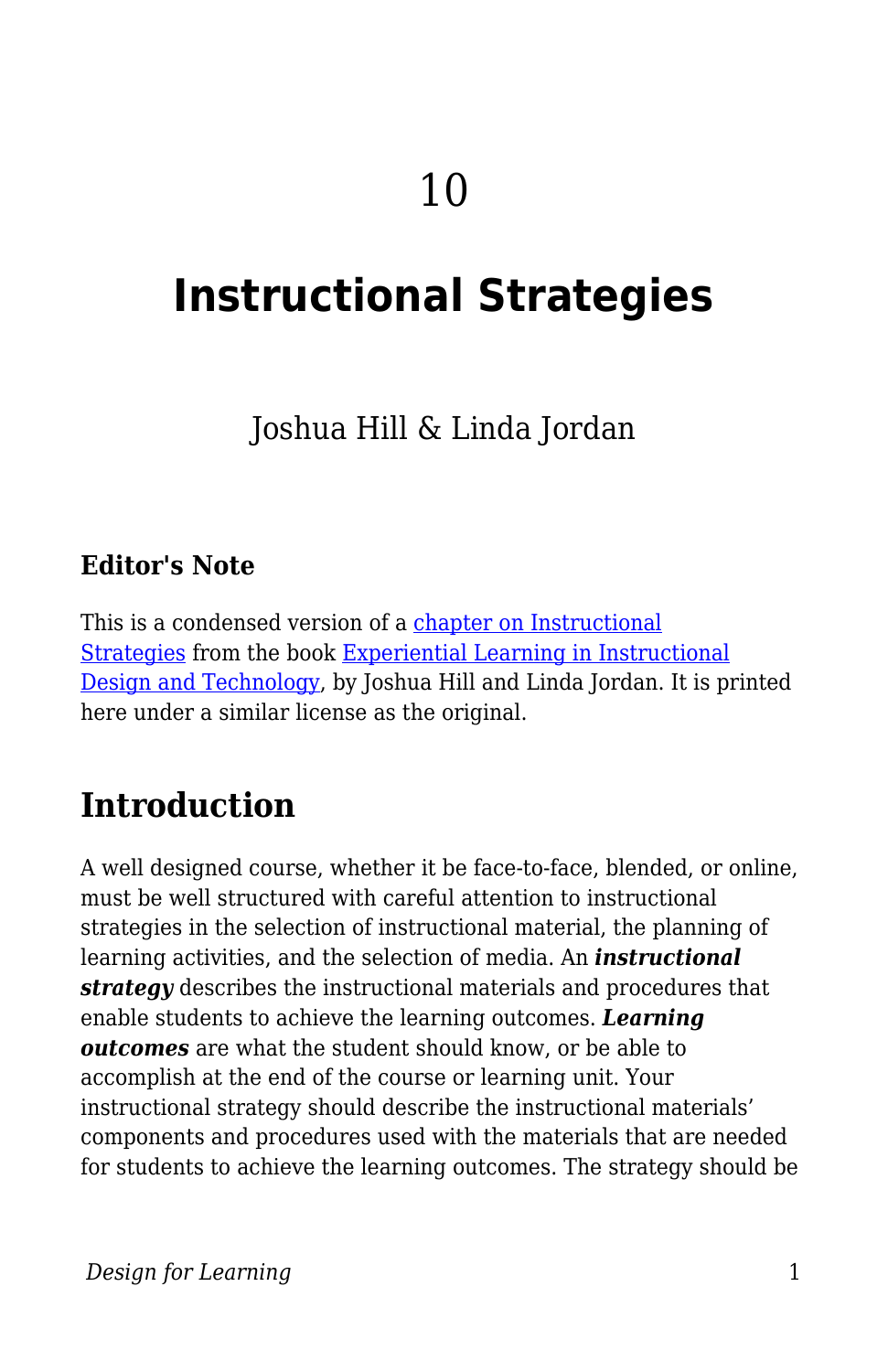based on the learning outcomes and information from the other previous instructional design steps. You can even base your strategy on how you or others have solved similar problems. You can save time and money by not re-inventing the wheel. However, be careful; a lot of existing instructional material is designed poorly. Use the instructional strategy as a framework for further developing the instructional materials or evaluating whether existing materials are suitable or need revision. As a general rule, use the strategy to set up a framework for maximizing effective and efficient learning. This often requires using strategies that go beyond basic teaching methods. For example, discovery-learning techniques can be more powerful than simply presenting the facts.

This chapter reviews some basic information to help you choose appropriate instructional strategies for the learning outcomes you hope your learners will be able to accomplish. Rather than reviewing specific details about any of the hundreds of instructional strategies that have been developed, this chapter describes considerations that should go into the selection of any instructional strategy.

# **Goal Analysis**

Goal analysis includes classifying the instructional goal into the domain, or kind of learning that will occur. The domains can be *verbal information* where learners state, list, describe, name, etc., *intellectual skills* such as learning how to discriminate, identify, classify, demonstrate, generate, originate, create, etc., *psychomotor skills* where learners make, draw, adjust, assemble, etc., and *attitudes* such as making choices or decisions. If you used a guide like Bloom's Taxonomy when generating your learning outcomes, you likely have a good handle on the type of learning you hope will occur. Establishing the domain is important in determining what instructional strategies to use in subsequent steps.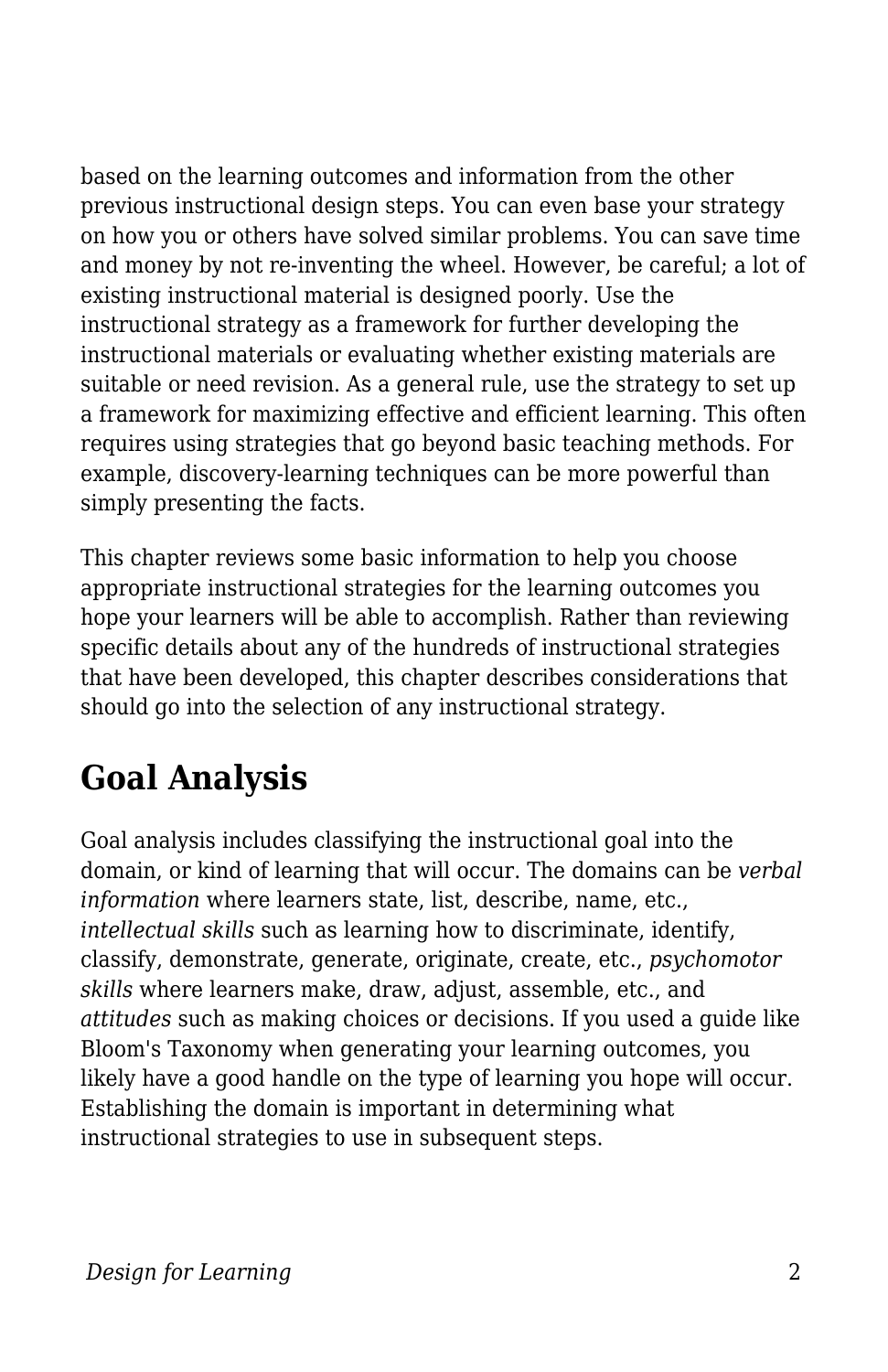# **Learning Domain Strategies**

Each *learning domain classification* (i.e., verbal information, intellectual skills and cognitive strategies, psychomotor skills, and attitudes) is best taught with different instructional strategies.

### **Verbal Information**

*Verbal information* is material, such as names of objects, that students simply have to memorize and recall.

When teaching verbal information:

- Organize the material into small, easily retrievable chunks.
- Link new information to knowledge the learner already possesses. For example, use statements such as "Remember how", or "This is like …". Linking information helps the learner to store and recall the material.
- Use mnemonics and other memory devices for new information. You may recall that the musical notes of the treble clef staff lines can be remembered with the mnemonic Every Good Boy Deserves Fudge.
- Use meaningful contexts and relevant cues. For example, relating a problem to a sports car can be relevant to some members of your target audience.
- Have the learners generate examples in their minds, such as create a song or game with the information or apply the knowledge to the real world. If the student only memorizes facts then the learning will only have minimal value.
- Avoid rote repetition as a memorization aid. Rote learning has minimal effectiveness over time.
- Provide visuals to increase learning and recall.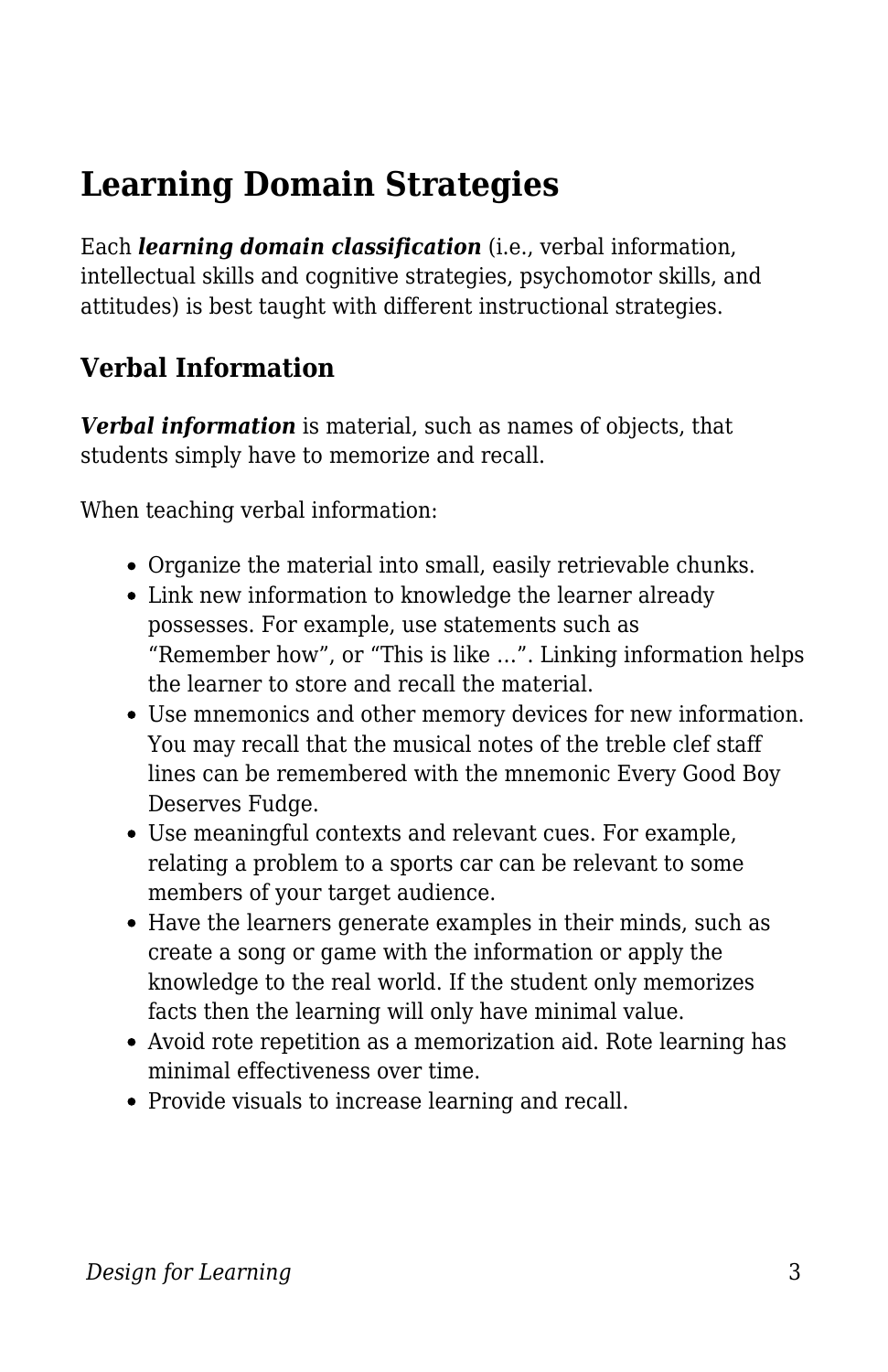### **Intellectual Skills**

*Intellectual skills* are those that require learners to think (rather than simply memorizing and recalling information).

When teaching intellectual skills:

- Base the instructional strategy and sequencing on [an analysis](https://edtechbooks.org/id/task_and_content_analysis) [such as a topic or a procedural analysis.](https://edtechbooks.org/id/task_and_content_analysis) Always teach subordinate skills before higher-level skills.
- Link new knowledge to previously learned knowledge. You can do this explicitly (e.g., the bones in your feet are comparable to the bones you learned about in your hands) or implicitly (e.g., compare the bones in your feet to other bone structures you have learned about).
- Use memory devices like acronyms, rhymes, or imagery for information such as rules or principles. You can use the first letters of words to help memorize information. For example, "KISS" means "Keep It Simple Stupid". General rules can often be remembered through rhymes such as "i before e except after c". Remember that rules often have exceptions. Tell your learners about the exceptions. Memory devices are best for limited amounts of information.
- Use examples and non-examples that are familiar to the student. For instance, when classifying metals, iron and copper are examples while glass and plastic are non-examples.
- Use discovery-learning techniques. For example, let students manipulate variables and see the consequences.
- Use analogies that the learners know. However, be careful that learners do not over-generalize or create misconceptions.
- Provide for practice and immediate feedback.

#### **Psychomotor Skills**

**Psychomotor skills** are those that require learners to carry out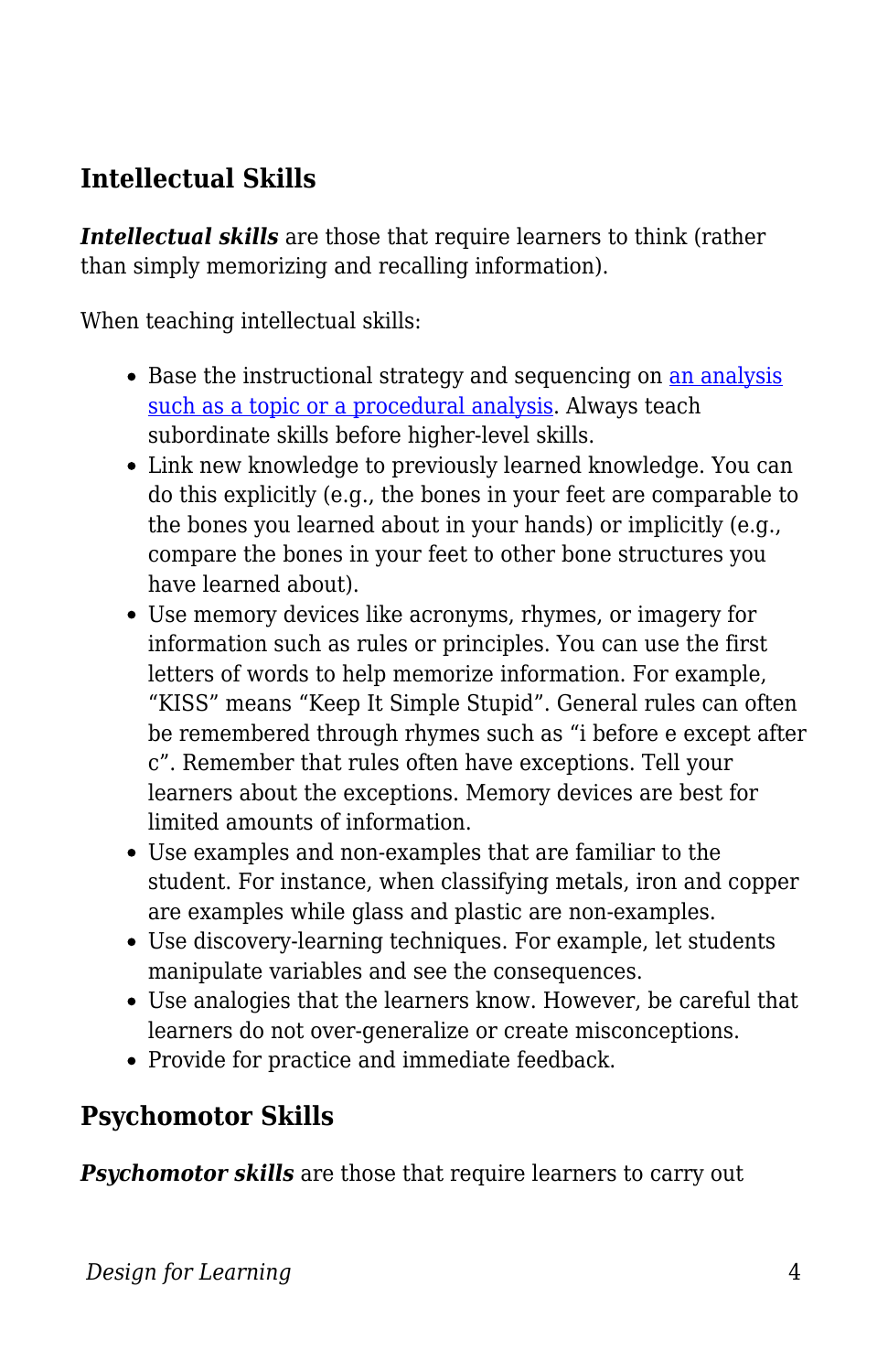muscular actions.

When teaching psychomotor skills:

- Base the instructional strategy on an analysis such as a [procedural analysis or a critical incident analysis](https://edtechbooks.org/id/task_and_content_analysis).
- Provide directions for completing all of the steps.
- Provide repeated practice and feedback for individual steps, then groups of steps, and then the entire sequence.
- Remember that, in general, practice should become less dependent on written or verbal directions.
- Consider visuals to enhance learning.
- Consider job aids, such as a list of steps, to reduce memory requirements. This is especially important if there are many procedures or if the procedures are infrequently used.
- After a certain point, allow learners to interact with real objects or do the real thing. How much can you learn about swimming without getting wet?

Note that some skills involve other learning-domain classifications. For example, when learning how to operate a camcorder, many of the skills are psychomotor. However, deciding how to light an image is an intellectual skill. Also, note that the required proficiency level can affect the instructional strategy. There is a big difference between being able to imitate a skill and being able to automatically do a skill.

### **Attitudes**

*Attitudes* involve how a student feels about the instruction, whether they will value or care about the material presented to them.

When teaching attitudes:

- Base the instructional strategy on the instructional design steps done earlier.
- If you can, show a human model to which the students can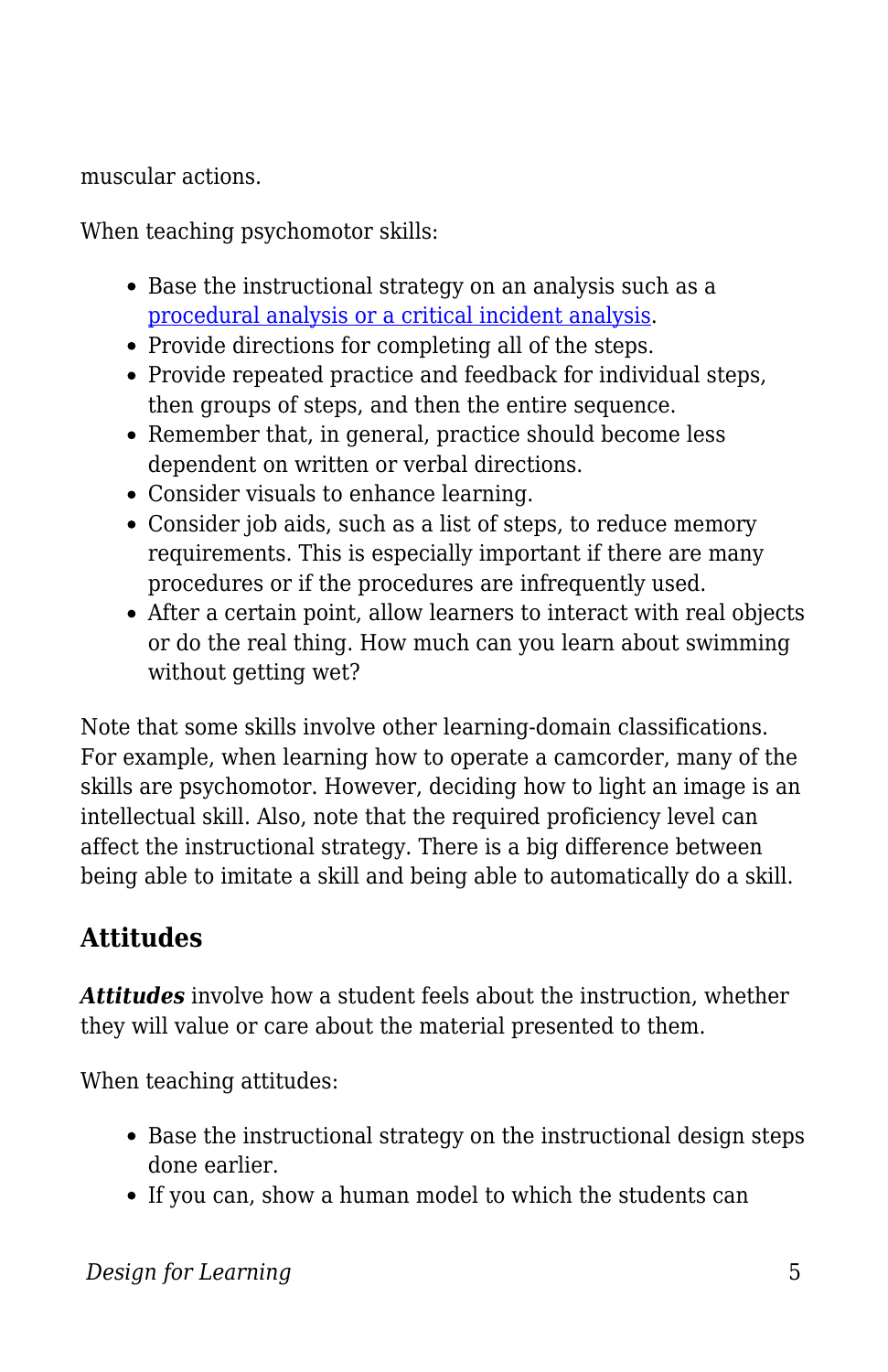easily relate. One consideration is that it may be better if the model is of the same socioeconomic group.

- Show realistic consequences to appropriate and inappropriate choices.
- Consider using video.
- Remember that attitudes taught through computer technology are not guaranteed to transfer to the real world. If appropriate and possible, consider arranging for practice opportunities to make the choice in real life. Alternatively, use role-playing to reinforce the attitudes taught.

Note that it can be difficult to test whether the attitudes taught have transferred to real situations. Will learners behave naturally if they know that they are being observed? If learners have not voluntarily permitted observations, then you must consider whether it is ethical to make the observations.

### **Strategies to Sequence Learning Outcomes**

Another aspect of your instructional strategy will be to determine the sequence of how the learning outcomes will be taught. In general, to best facilitate learning you should sequence the learning outcomes from:

- easy to hard
	- You could teach adding fractions with common denominators and then with different denominators. Your lesson could first deal with writing complete sentences and then writing paragraphs.
- simple to complex
	- As an example, teach recognizing weather patterns and then predicting the weather.
	- $\circ$  Cover replacing a washer and then replacing a faucet.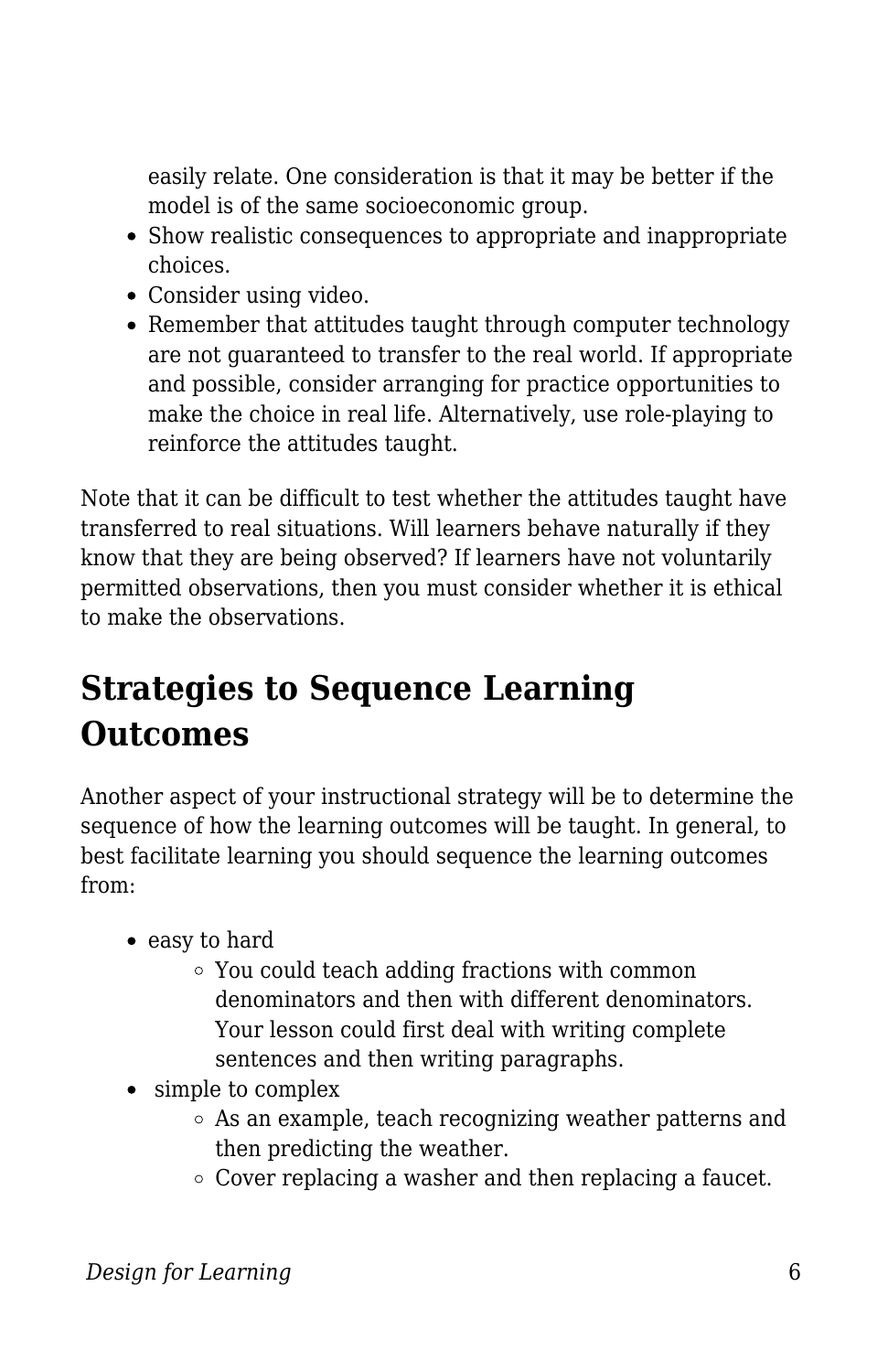- specific to general
	- You could teach driving a specific car and then transfer the skills to driving any car. Similarly, you could cover adjusting the brakes on a specific mountain bike and then generalize the procedure to other mountain bikes
	- o Note that some students like to learn through an inductive approach (that is, from the general to the specific). For example, students could be presented with a number of simple examples, and based on those, be asked to generalize a rule. That general rule can then be applied to solving specific examples. Since some students will not enjoy an inductive approach, do not use it all of the time. Rather consider an inductive approach as a way to provide some variation and occasionally address other learning preferences.
- concrete to abstract
	- $\circ$  As an example, teach measuring distances with a tape measure and then estimating distances without a tape measure. Cover writing learning outcomes and then evaluating learning outcomes.
- the known to the unknown
	- You could do this by starting with concepts learners already know and extending those concepts to new ideas. In other words, build on what has been previously taught.

Each of these methods of sequencing learning outcomes enables students to acquire the needed knowledge base for learning higherlevel skills. Note that these guidelines are not black and white rules.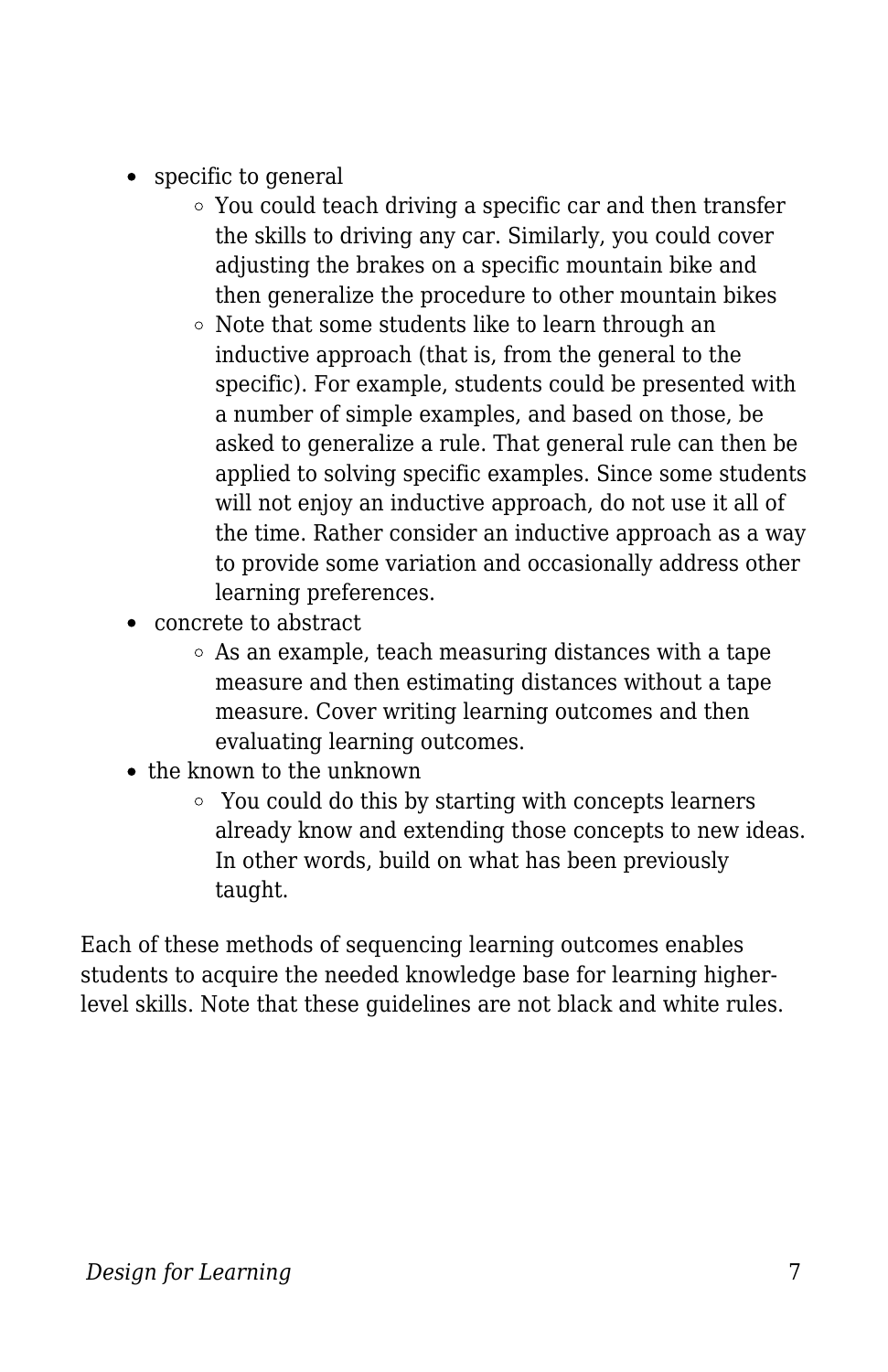# **Strategies to Motivate Students - The ARCS Model**

As described by Keller, motivation can be enhanced through addressing the four attributes of Attention, Relevance, Confidence, and Satisfaction (ARCS). Try to include all of the attributes since each alone may not maintain student motivation. Your learner analysis may have provided useful information for motivating students. You should build motivational strategies into the materials throughout the instructional design process. This is challenging since each learner is an individual with unique interests, experiences, and goals.

### **Attention**

Gain attention and then sustain it. You can gain attention by using human-interest examples, arousing emotions such as by showing a peer being wheeled into an ambulance, presenting personal information, challenging the learner, providing an interesting problem to solve, arousing the learner's curiosity, showing exciting video or animation sequences, stating conflicting information, using humor, asking questions, and presenting a stimulus change that can be as simple as an audio beep. One way to sustain attention is by making the learning highly interactive.

#### **Relevance**

**Relevance** helps the student to want to learn the material by helping them understand how the material relates to their needs or how it can relate to improving their future. For example, when teaching adult students how to solve percent problems, having them calculate the gratuity on a restaurant bill may be more relevant than a problem that compares two person's ages. You can provide relevance through testimonials, illustrative stories, simulations, practical applications, personal experience, and relating the material to present or future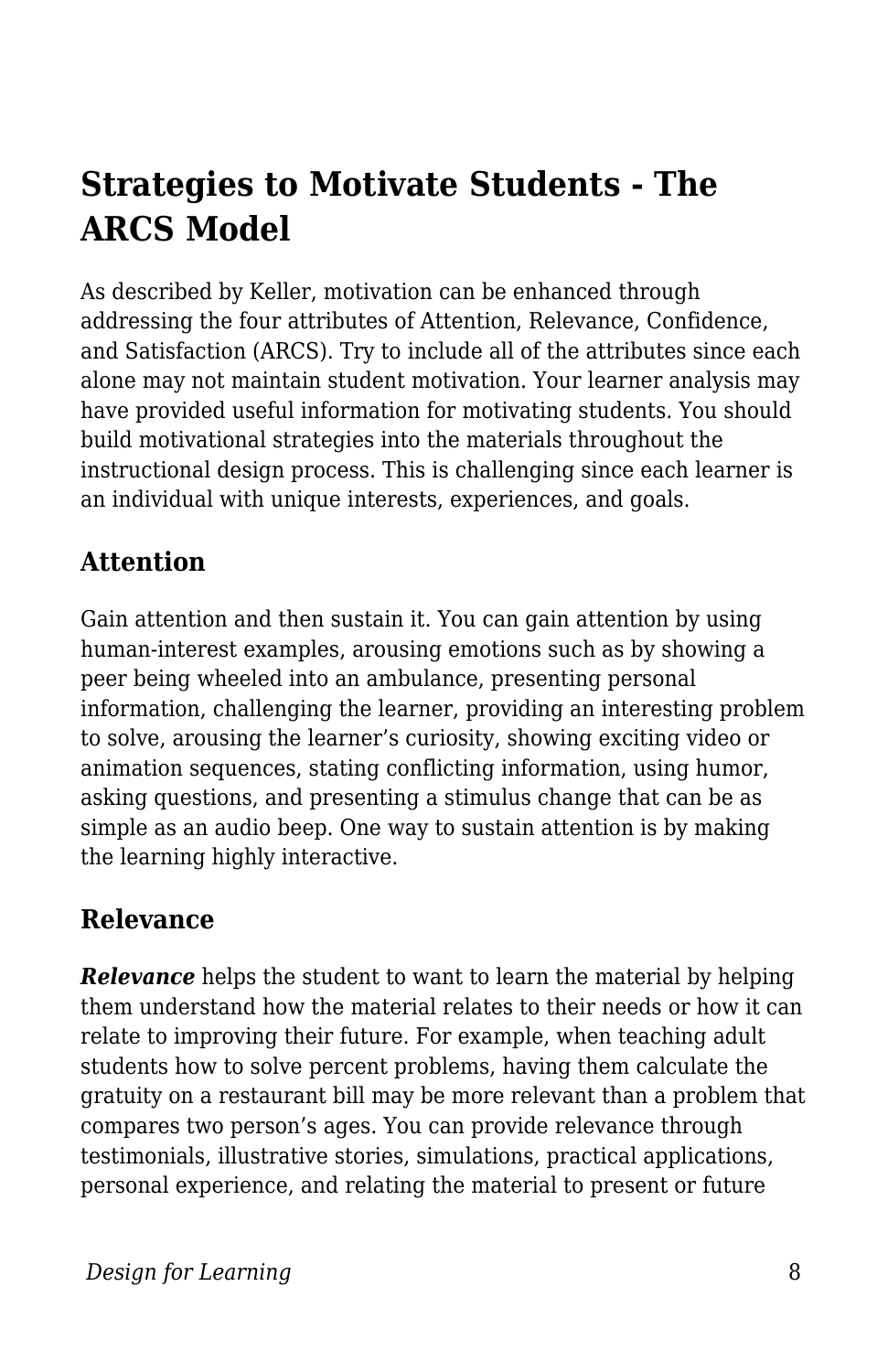values or needs. Relevance is also useful in helping to sustain attention. For material to be perceived as being relevant, you must strive to match the learner's expectations to the material you provide.

### **Confidence**

If students are confident that they can master the material, they will be much more willing to attempt the instruction. You will need to convince students with low confidence that they can be successful. You can do this through presenting the material in small incremental steps, or even by stating how other similar students have succeeded. Tasks should seem achievable rather than insurmountable. You should also convince students who are overconfident that there is material that they need to learn. You can do this by giving a challenging pretest or presenting difficult questions.

### **Satisfaction**

Satisfaction provides value for learning the material. Satisfaction can be intrinsic from the pleasure or value of the activity itself, extrinsic from the value or importance of the activity's result, for social reasons such as pleasing people who's opinions are important to them, for achievement goals such as the motive to be successful or avoid failure, or a combination of these. Examples of intrinsic satisfaction include the joy or challenge of learning, increased confidence, positive outcomes, and increased feelings of self-worth. Examples of extrinsic satisfaction include monetary rewards, praise, a certificate, avoidance of discomfort or punishment for not doing it, and unexpected rewards. Some evidence suggests that extrinsic motivation, such as a certificate for completing a course, does not last over time. Nonetheless, it is better to assume that some students need extrinsic motivation. To be safe, try to provide your learners with both intrinsic, which should have more of the focus, and extrinsic rewards. If the intrinsic motivation is high for all learners, you will not need to plan as much for extrinsic motivation. Note that satisfaction can be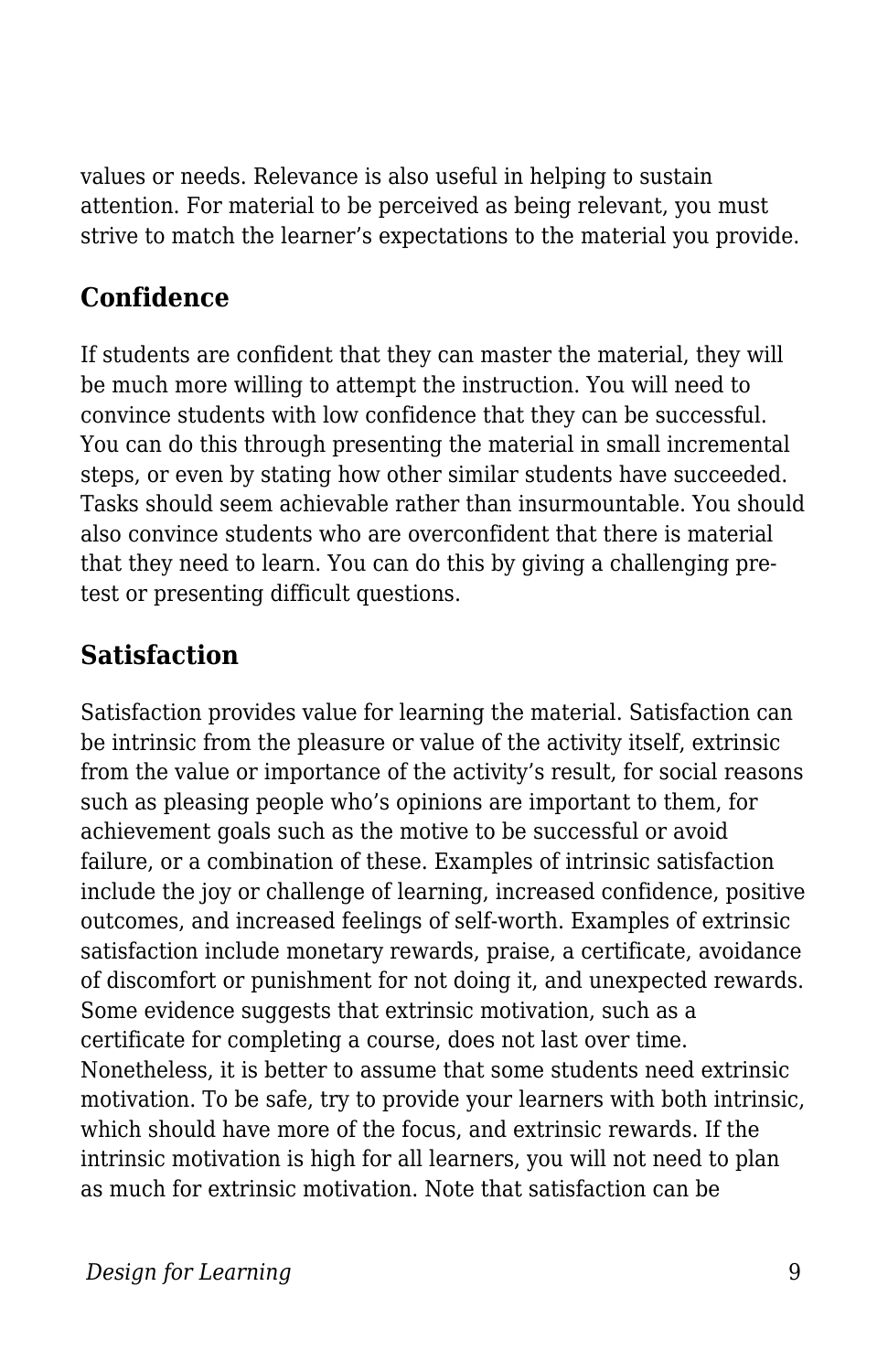provided by enabling learners to apply the skills they have gained in a meaningful way. Remember to let the students know that the material to be learned is important. Consider increasing extrinsic motivation through quizzes and tests.

# **Strategies for Sequencing Instructional Events**

As Robert Gagné described, that *instructional events* (gaining attention, informing the learner of the learning outcome, stimulating recall of prerequisites, presenting the material, providing learning guidance, eliciting the performance, providing feedback, assessing performance, and enhancing retention and transfer) represent what should be done to ensure that learning occurs. If you address each instructional event, you will have a solid foundation for creating effective instructional materials. You will need to determine what will be done for each instructional event for each learning outcome.

You can learn more about sequencing instructional events from another chapter in this textbook, [Robert Gagné and the Systematic](https://edtechbooks.org/id/robert_gagn_and_systematic_design) [Design of Instruction](https://edtechbooks.org/id/robert_gagn_and_systematic_design).

### **Conclusion**

The emphasis in this review of instructional strategies was on getting the fundamentals right. Regardless of what revolutionary tools or teaching approaches are being used, what we know of how people learn does not change a great deal over time, and we do know that learning is a process, and you ignore the factors that influence that process at your peril.

For learning leading to successful outcomes, it is important to remember that most students need: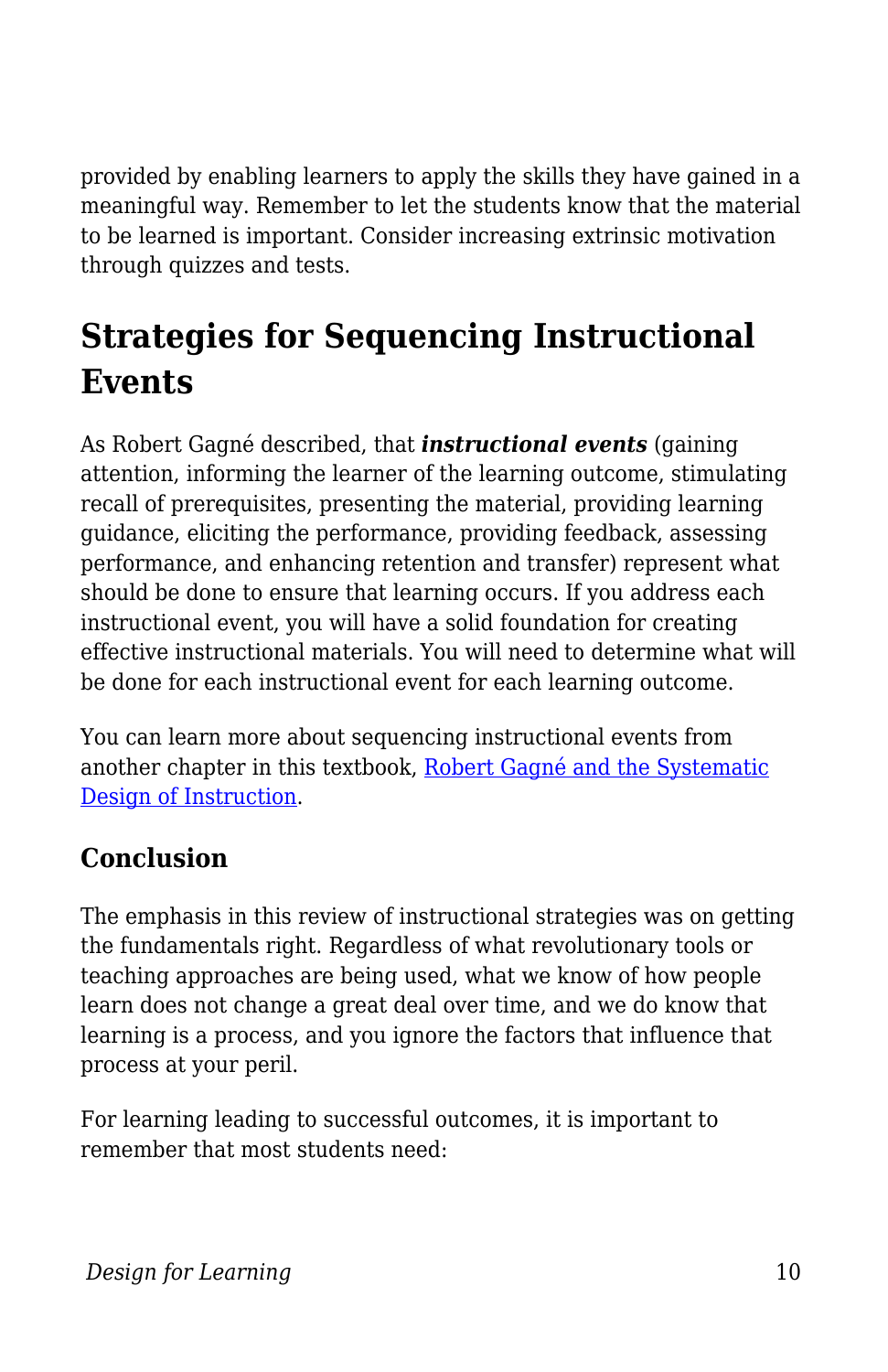- well-defined learning goals;
- instructional strategies linked with the appropriate learning domains;
- a proper sequencing of instructional events; providing a clear timetable of work, based on a well-structured organization of the curriculum;
- appropriate and engaging learning activities; with regular feedback
- manageable study workloads appropriate for their conditions of learning;
- a skilled instructor; regular instructor communication and presence;
- a social environment that draws on, and contributes to, the knowledge and experience of other students;
- other motivated learners to provide mutual support and encouragement.

There are many different ways these criteria can be met, with many different tools.

Remember these key takeaways when designing your instructional strategies:

- Learning domain classification (i.e., verbal information, intellectual skills and cognitive strategies, psychomotor skills, and attitudes) are best taught with different instructional strategies.
- Teach learning outcomes in the order that best facilitates learning.
- The four attributes of the Keller's ARCS Motivational Model are; Attention, Relevance, Confidence, and Satisfaction. Including all of the attributes may increase student motivation.
- The unique interests, experiences, and goals of each learner influence motivation.
- Instructional events include; gaining attention, informing the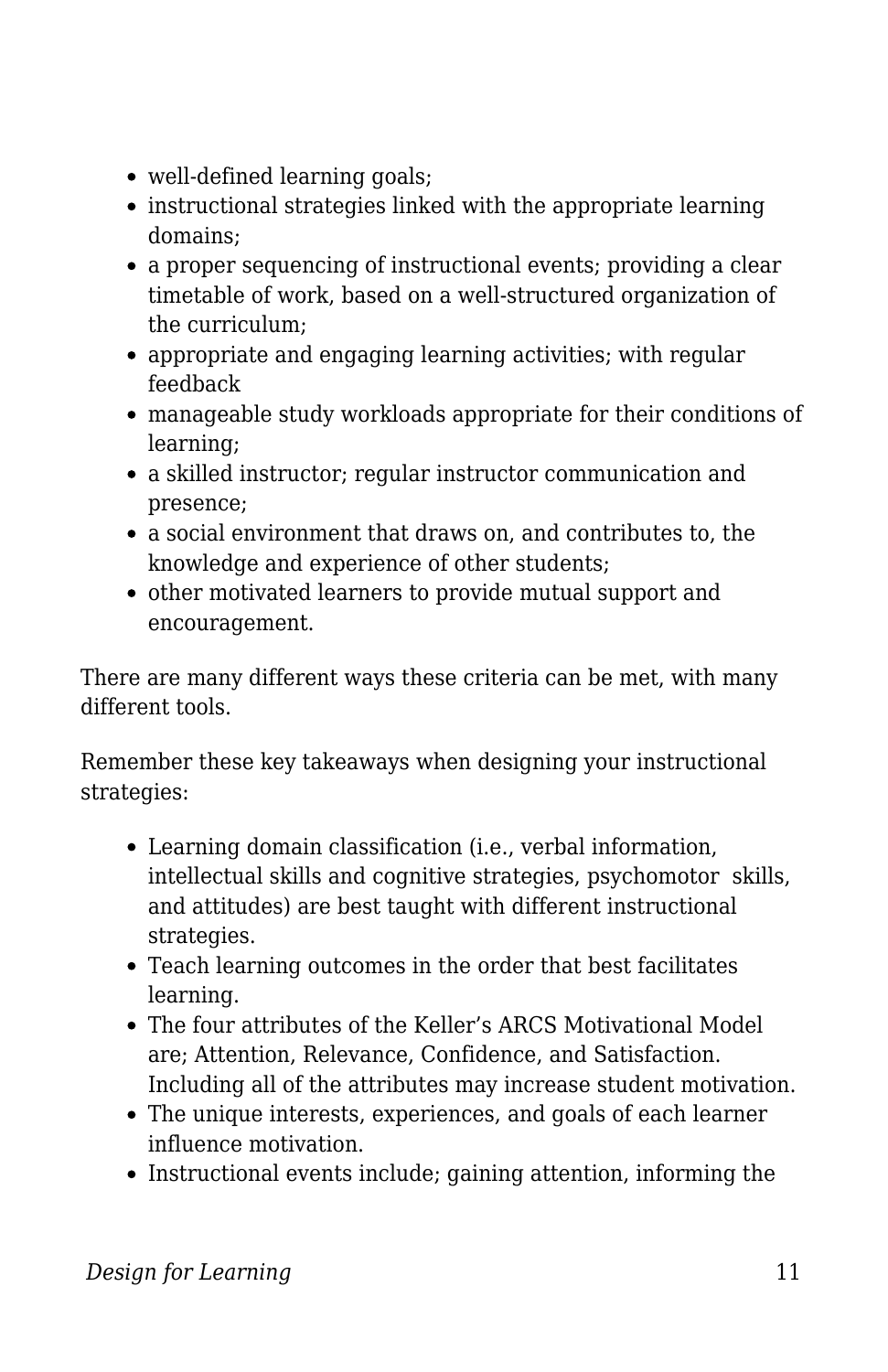learner of the learning outcome, stimulating recall of prerequisites, presenting the material, providing learning guidance, eliciting the performance, providing feedback, assessing performance, and enhancing retention and transfer. (as reviewed in the chapter [Robert Gagné and the Systematic](https://edtechbooks.org/id/robert_gagn_and_systematic_design) [Design of Instruction](https://edtechbooks.org/id/robert_gagn_and_systematic_design)).

#### **Application Exercise**

You have been tasked with designing a university orientation course for freshmen community college students. Everyone at the institution is aware that students feel an orientation course is not necessary and that it is a waste of their time. Explain what portion of the ARCS Motivational Model might be applied into the design of the course to help students understand why this course is important for their success.